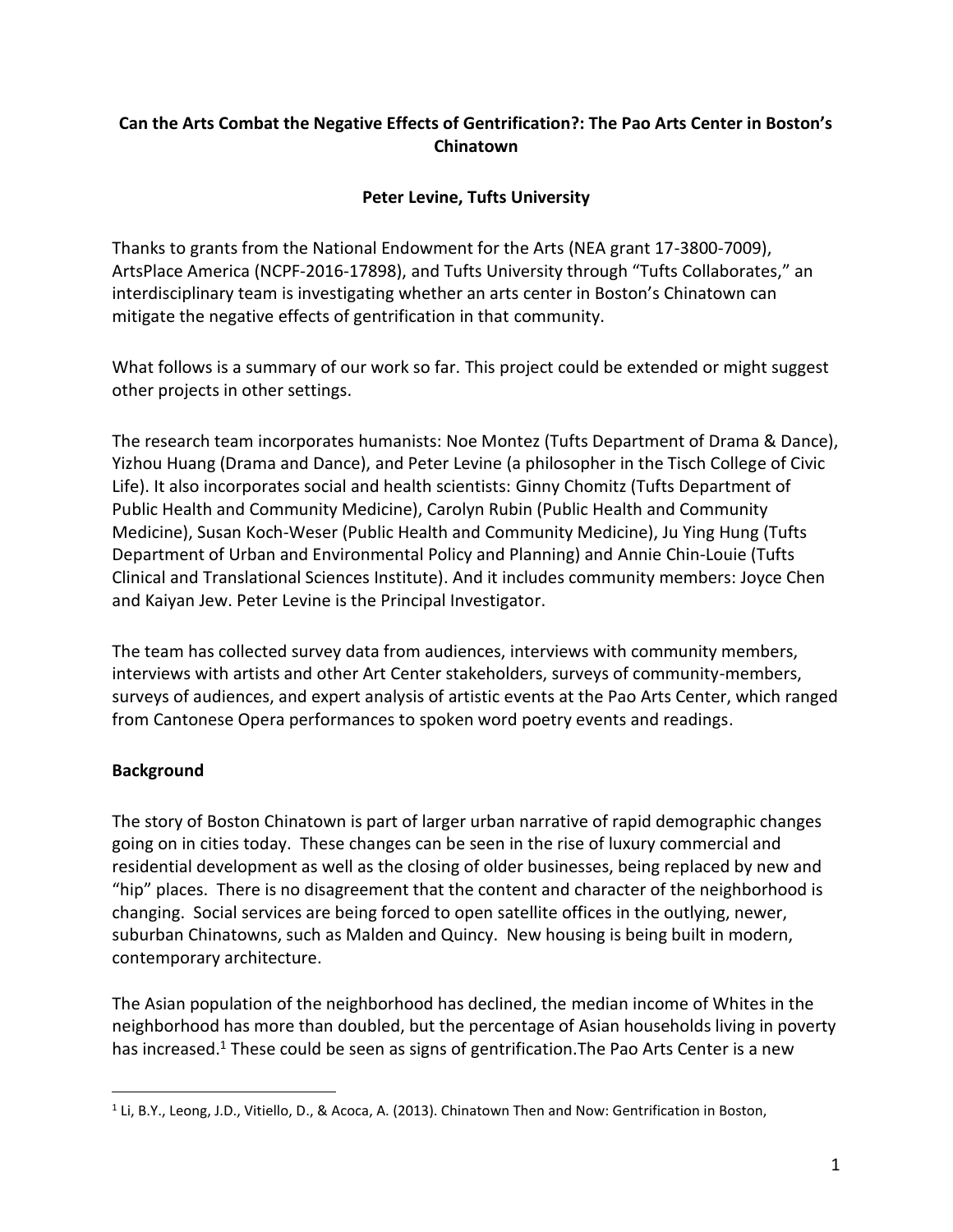"multi-functional arts space with a performance theater, an art gallery, classrooms, an artist-in-



residence studio, and other public meeting space[s]." It has been created within a very large, multipurpose new building that includes affordable housing along with expensive apartments (which have a separate entrance). The building reflects the shift toward more expensive, modernist, largescale development in Chinatown.<sup>2</sup>

The Asian Community Development Corp. was the nonprofit developer of the building. Boston Chinatown Neighborhood Center (BCNC), a second nonprofit, leases space for the Pao Art Center. Overall, BCNC offers programs to about 2,000 families and is committed to retaining the cultural heritage of the neighborhood and combating dislocation, isolation, and conflict.

At the same time, there is a "spirit" to the land. The land on which the Pao Arts Center is built is land that has been reclaimed by the community after it was taken away from Chinatown during urban renewal in the 1950s.

### **Hypotheses**

 $\overline{a}$ 

The team's original research proposals asserted the following premises, which are consistent with logic models and other documents from BCNC:

1. Chinatown has been a *community* that has offered social and health benefits to Chinese-American or Asian-American residents due to its community cohesion, which could also be conceptualized as social capital or as a cultural resource.

New York, and Philadelphia. New York, NY: Asian American Legal Defense and Education Fund (AALDEF). http://aaldef.org/Chinatown%20Then%20and%20Now%20AALDEF.pdf.

 $2$  Sacchetti, M. (2015). Chinatown, immigrant haven, fights for its future: Neighborhood confronts a construction boom. Boston Globe. April 1, 2015.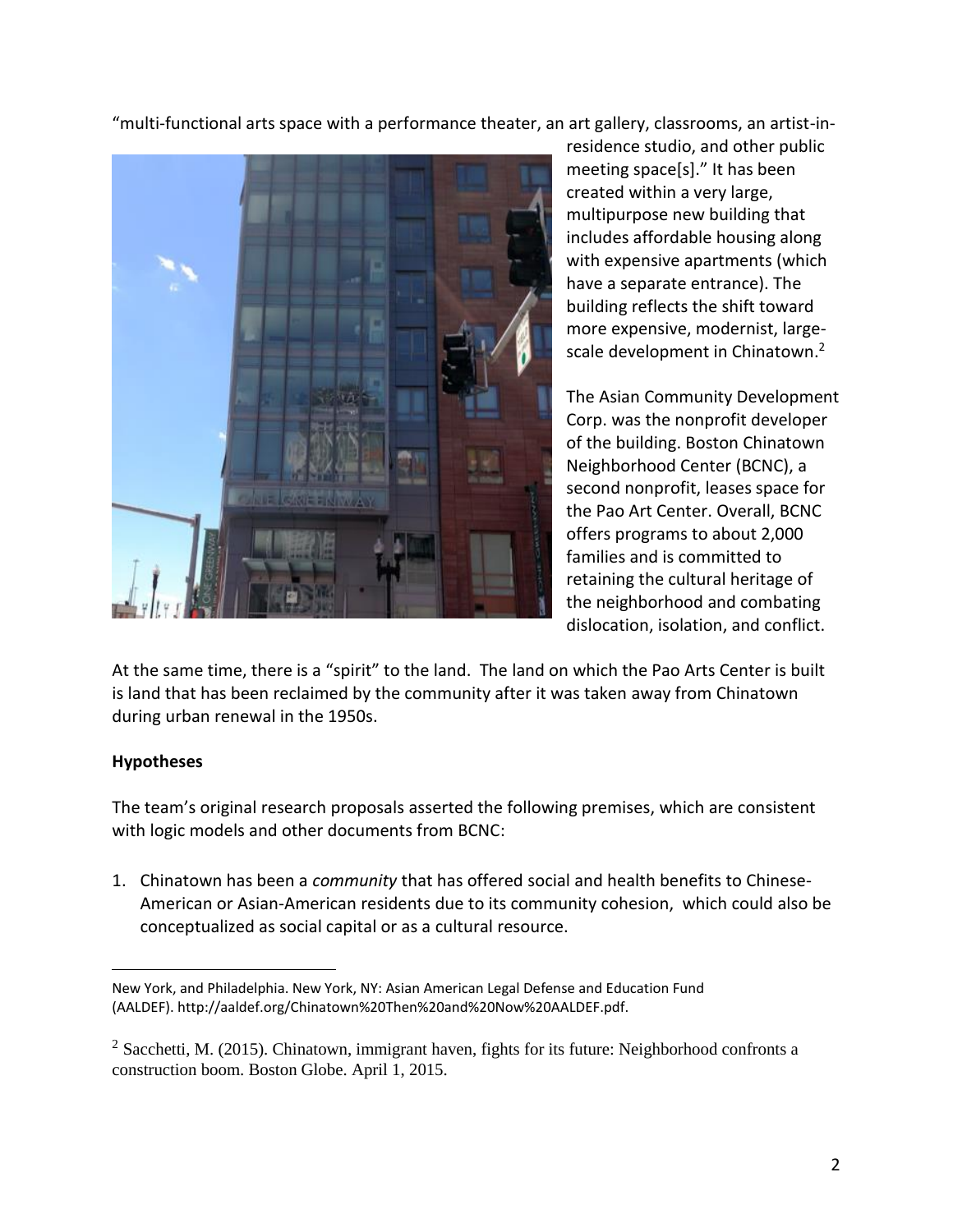- 2. Gentrification disrupts community cohesion, which causes harmful social outcomes (apart from any other outcomes, positive or negative, that gentrification may have). *But* …
- 3. The arts can strengthen community connections, thus mitigating the damage done by gentrification.

### **Preliminary Findings**

To some extent, our data confirm these hypotheses. (In what follows, quotations are taken from interviews.)

First, Chinatown is often called a "gateway" or a "cultural hub." Collectively, the stakeholders point to the role of Chinatown as an ecosystem for the local Chinese American and broader Asian American communities. Chinatown serves many purposes. It can be a place of residence, a place of employment, a place of consumption of goods, a place to get services. It can be a central gathering place for the broader Asian American community. It can be difficult to pinpoint the significance of Chinatown given that "its greatest asset is itself."

Chinatown has had an important role both in the past and in the present. It helps with the "survival" of the community. Even "outsiders" to the community recognize that Chinatown is a community and there is a sense of connection. The older, traditional family associations, the newer organizations and businesses, and the stable, affordable housing units maintain Chinatown as a vibrant, stable community. While some feel that Chinatown is under "attack" right now, stakeholders also recognize that the community is fighting for self-preservation. At the same time, stakeholders recognize that Chinatown is changing and evolving.

Chinatown has been a cohesive community, at least for some residents. Community members who were interviewed for this project reported feeling "warm" about Chinatown, being able to find friends there, and having access to institutions and programs that served their family. They reported a sense of belonging.

Second, gentrification does cause a sense of disruption. Some community members who were interviewed reported rising rents and an increasing supply of housing for middle-income residents but not enough housing for others. Some interviewees saw the neighborhood becoming more open to outsiders while also losing its identity.

Immigrant families are under a lot of stress, which can put a strain on the parent-child relationship. Parents worry that their children will lose their cultural heritage. In being an immigrant in the US, one often feels like the "other." Asian Americans face discrimination in everyday acts that can make them feel like they do not belong. For some, this sense of not belonging is "trauma" which can be exacerbated by neighborhood pressures of displacement. The loss of community memory can lead to isolation. Being the "other" in society can cause stress, anxiety, and a sense of isolation. The sense of belonging can affect one's emotional well-being.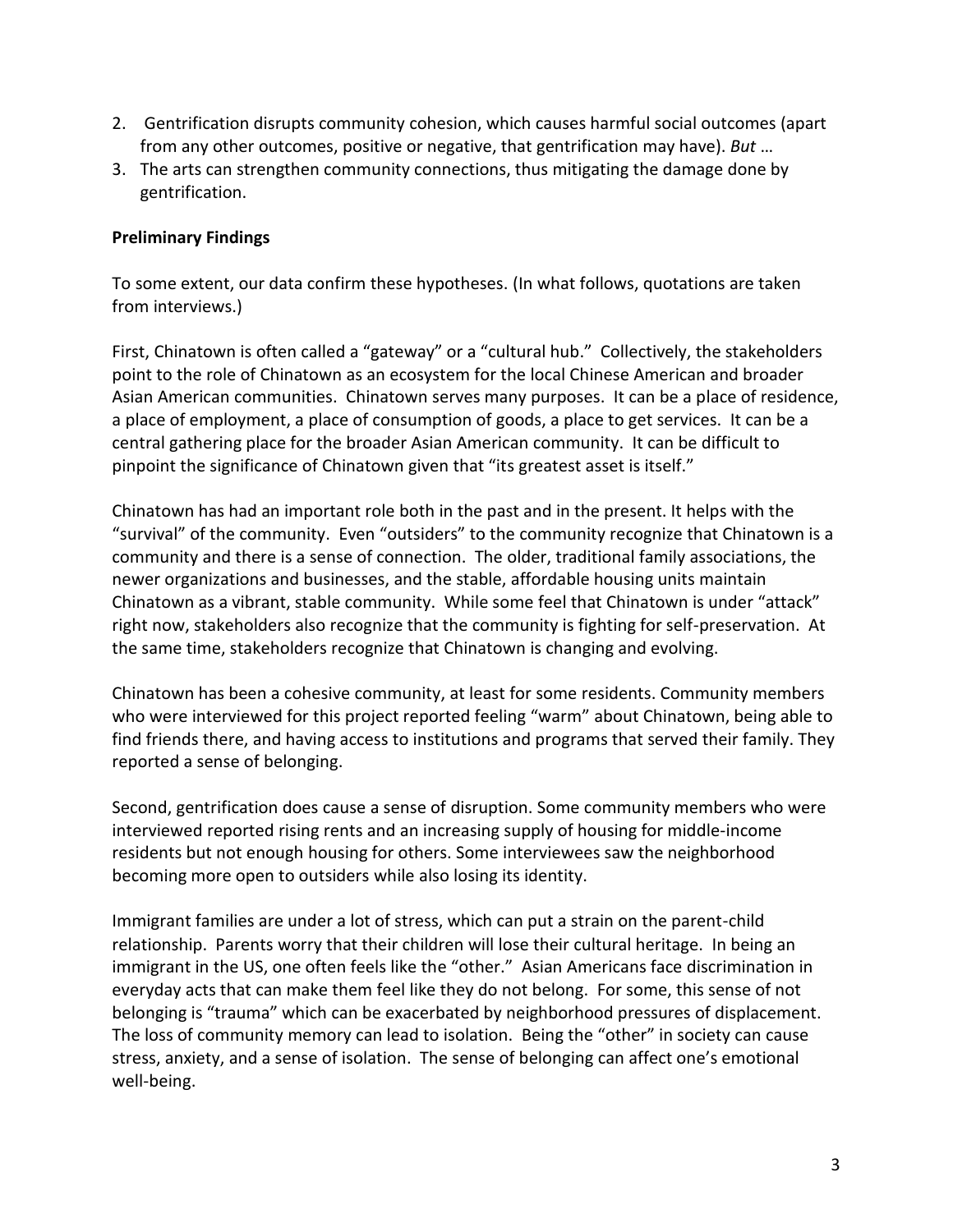Third, some community members endorsed the community-building role of the arts, in general, and of the Pao Arts Center, in particular. No one seemed to think there was a dearth of artistic and cultural offerings in the neighborhood, though one person observed that some offerings fly "under the radar." Some arts events and products represent traditional Chinese culture, such as Chinese opera, calligraphy and lion dancing. Others represent newer Asian American culture, such as the Boston Asian American Film Festival.

Some said that artists are storytellers who connect people to community. Others cited the role of the arts in healing. A repeated theme was the ability of the arts to bridge gaps among generations. Particularly in immigrant communities, parents and children may have trouble communicating, but the arts cross those boundaries. One respondent described art as a "universal language." There was enthusiasm for events that draw whole families, such as karaoke nights. Interviewees specifically cited the Pao Arts Center as a place that can bring families together and help people explore their roots.

Fourth, there are potential health impacts of the arts. Because of the lack of Asian American representation and/or the static representation of Asian Americans in the arts, one stakeholder noted the power of seeing images through art that reflect her experiences. The arts had helped her feel valued and confident. It enabled her to share with others who she is and process her experiences as a Chinese/Asian American. This is particularly important for immigrant families. Though they are often working and focused on survival, art gives one time to reflect and to connect to oneself and others. Using art to highlight the community's history can help to instill a sense of pride. "Placekeeping" can help to anchor the neighborhood and "reassert" its identity. Art can help improve one's emotional well-being.

On the other hand, the emerging data also complicate the hypotheses of this study.

First, some community members noted aspects of Chinatown that are challenging, calling it dirty, unsafe, short on parking, and disorganized. While some praised the availability of services and programs, one person viewed the non-profits "tripping over each other".

Second, by no means everyone in Chinatown embraces the concept of "gentrification." That word is almost always defined as a negative trend, a process of disruption or displacement caused by outside forces and suffered by residents of a neighborhood. In *We Were Eight Years in Power*, Ta-Nehisi Coates calls gentrification "a more pleasing name for white supremacy."<sup>3</sup> However, there is a different discourse that emphasizes economic growth and development and upward-mobility. Some people in Chinatown see rising rents and residents moving out to suburbs as signs of progress, attributable to their own success rather than outside forces.

 $\overline{a}$ 

<sup>3</sup>Ta-Nehisi Coates, *We Were Eight Years in Power: An American Tragedy* (One World, 2018), p. 86; but see also Ta-Nehisi Coates, "A Hard Look at Gentrification," *The Atlantic*, July 21, 2011.

https://www.theatlantic.com/national/archive/2011/07/a-hard-look-at-gentrification/242286/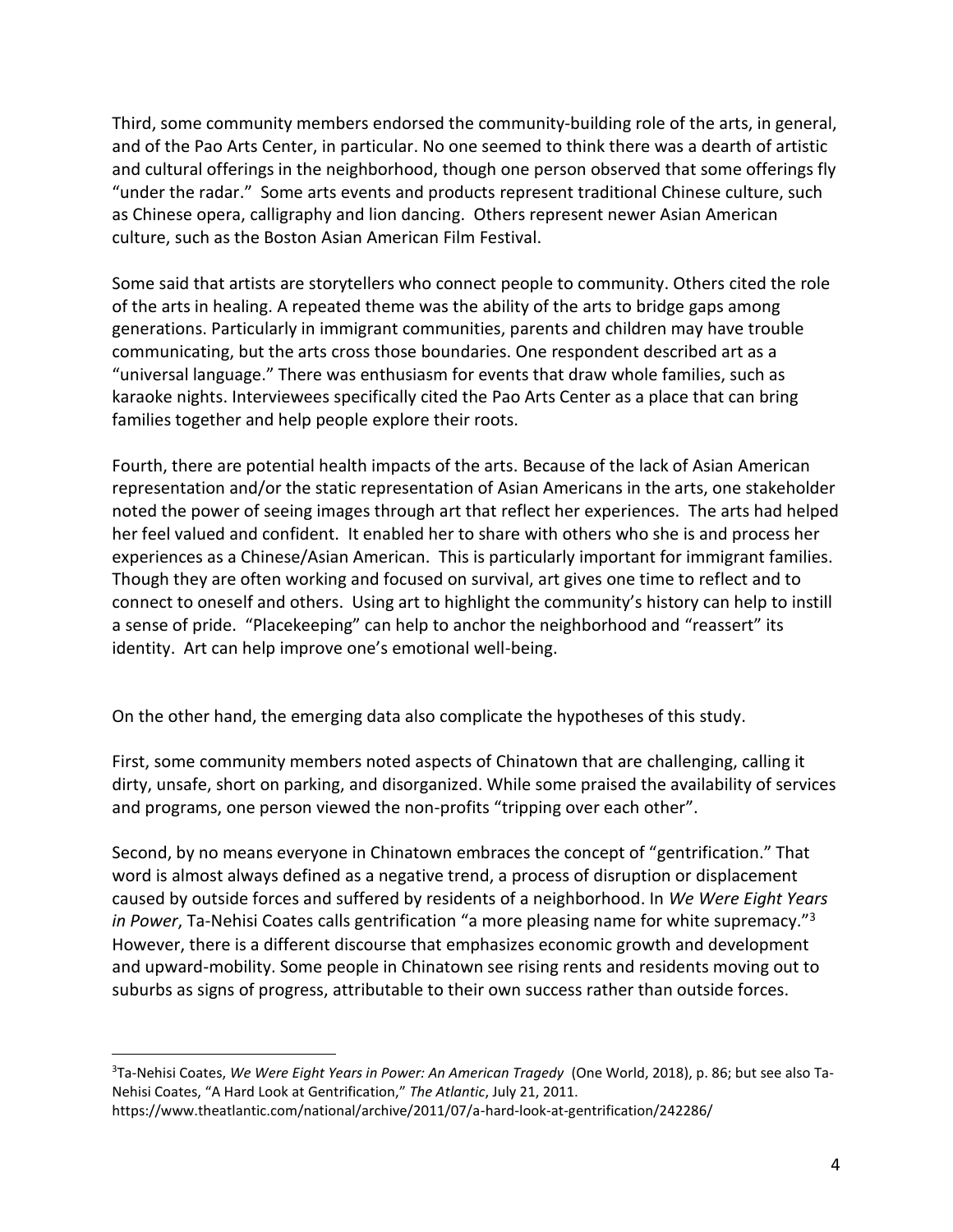Finally, the Pao Arts Center is a complex entity that doesn't have one unified influence. It hosts discrete events and exhibitions that draw various demographic groups and have diverse purposes and impact. For example, the space was full for a screening of a socially conscious Philippine documentary film entitled *Sunday Beauty Queen* (directed by Baby Ruth Villarama, 2016). Most audience members surveyed at this event said they had attended Pao on other occasions and frequently attend artistic events at other venues. Their most common reasons for attending were to "celebrate cultural heritage and identity" (29%), "explore new cultural traditions" (21%), and be moved/inspired (16%)." The most common words they provided as reactions to this serious work of social commentary were "sad" (5), "proud" (3), and "aware" (3). In contrast, the Kundiman Literaoke Night was billed as a "night of readings and music as writers take the stage to read their work and sing their fave songs."<sup>4</sup> This event also filled the room but very few members of the audience had been to Pao before, and they most commonly said they had come to "see the work of a specific presenter" (23%), to "energize their own creativity" (19%), or to be "moved and inspired" (19). The most common words they offered to describe their own reactions were "joyful/happy" and "moved/touched" (5 each). These two examples demonstrate that the same space can have very different impact on the community, depending on how it is used.

As an entity, the Pao Arts Center is very new, just developing an audience and brand. In interviews of community members, some said that they had heard of the Pao Arts Center but didn't know much about it, or were even leery of attending A local business owner expressed an interest in connecting with Pao in the future.

### **Discussion**

 $\overline{a}$ 

A neighborhood is dynamic. People move in and out as both a cause and a consequence of economic change. It's possible for an individual to remain in Chinatown and move on a trajectory of upward (or downward) mobility, while assimilating (or not assimilating) to the dominant culture. It's also possible for an individual to leave in order to take advantage of a desired opportunity–or as a matter of necessity, due to rising rents.

The whole of Chinatown could be characterized as historically Chinese-American. It was never like a traditional community in China; it was an enclave of Victorian tenement buildings, manufacturing plants, and restaurants catering to outsiders in an East Coast US city. One evident change is that it's becoming much more pan-Asian. Does that preserve its heritage as an ethnic enclave or spell the end of "Chinatown" *per se*?

The neighborhood is certainly changing its physical form. Even presuming that most tenants of the new high-rise are Chinese-American former residents of other Chinatown buildings, the sheer design and aesthetic of their home are new. There are similar buildings in modern

<sup>4</sup> http://kundiman.org/announcements/2018/4/18/chinatown-presents-literaoke-night-at-the-pao-arts-center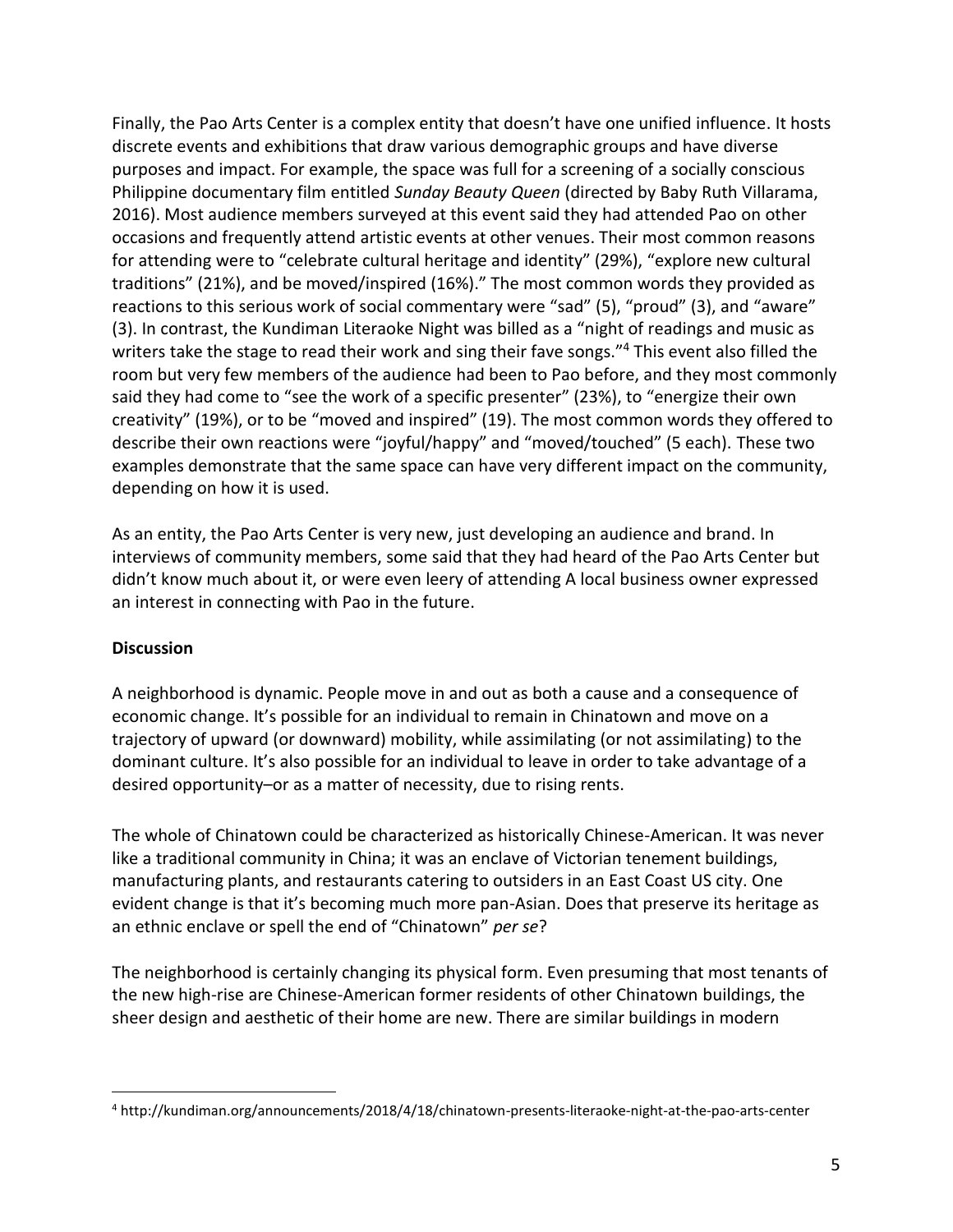Shanghai (and in modern Dubai and Mexico City), but not in a traditional Chinese-American neighborhood in a Northeastern city like Boston. Is this preservation? Development?

Likewise, the Pao Arts center is devoted to Asian arts, but its minimalist and functionalist architecture could be seen as modernist, cosmopolitan, placeless, or specifically "Western," depending on your interpretive frame. Pao probably feels different to people of different backgrounds.

Some people see value in an historic Chinese urban enclave and maintaining it as a vibrant neighborhood for the local and broader Asian American community. At the same time, others acknowledge the arrival of other Asians and non-Asians in Chinatown as an inevitable result of urban change and point to the positive effects that occur when Chinatown residents move to suburbs.These two distinctions produce four possible stances, but in real life, many more options are possible.

|                            | <b>PRESERVATIONIST</b>                                   | <b>INTEGRATIONIST</b>                               |
|----------------------------|----------------------------------------------------------|-----------------------------------------------------|
| <b>PRO-GROWTH</b>          | Happy for Chinatown to                                   | Happy for the area now                              |
|                            | develop, as long as it remains                           | known as Chinatown to                               |
|                            | Chinese.                                                 | develop economically.                               |
| <b>SKEPTICAL OF GROWTH</b> | Opposes gentrification as a<br>threat to the traditional | May be happy to see people<br>move in and out of    |
|                            | neighborhood.                                            | Chinatown if there's space                          |
|                            |                                                          | for working class residents,<br>artists and others. |

A series of events at Pao could reconnect people who have moved away from Chinatown to their former neighborhood, give local Chinese residents a reason to stay in Chinatown or mitigate the stress caused by changes in the area, connect people of different Asian backgrounds or of different races to one conversation and one affective community, or serve a diverse set of audiences from the Boston metro area without really having much to do with connections or the immediate vicinity. Pao could contribute to neighborhood economic development, thus accelerating gentrification, or it could consolidate Chinatown's function as an ethnic enclave. It could do more than one of these things for different people at different times.

It is too early to tell which of these effects will predominate, but there is potential for any or all of them. Much will depend on how the Pao Arts Center builds its programming and its overall reputation and audience.

### **Recommendations**